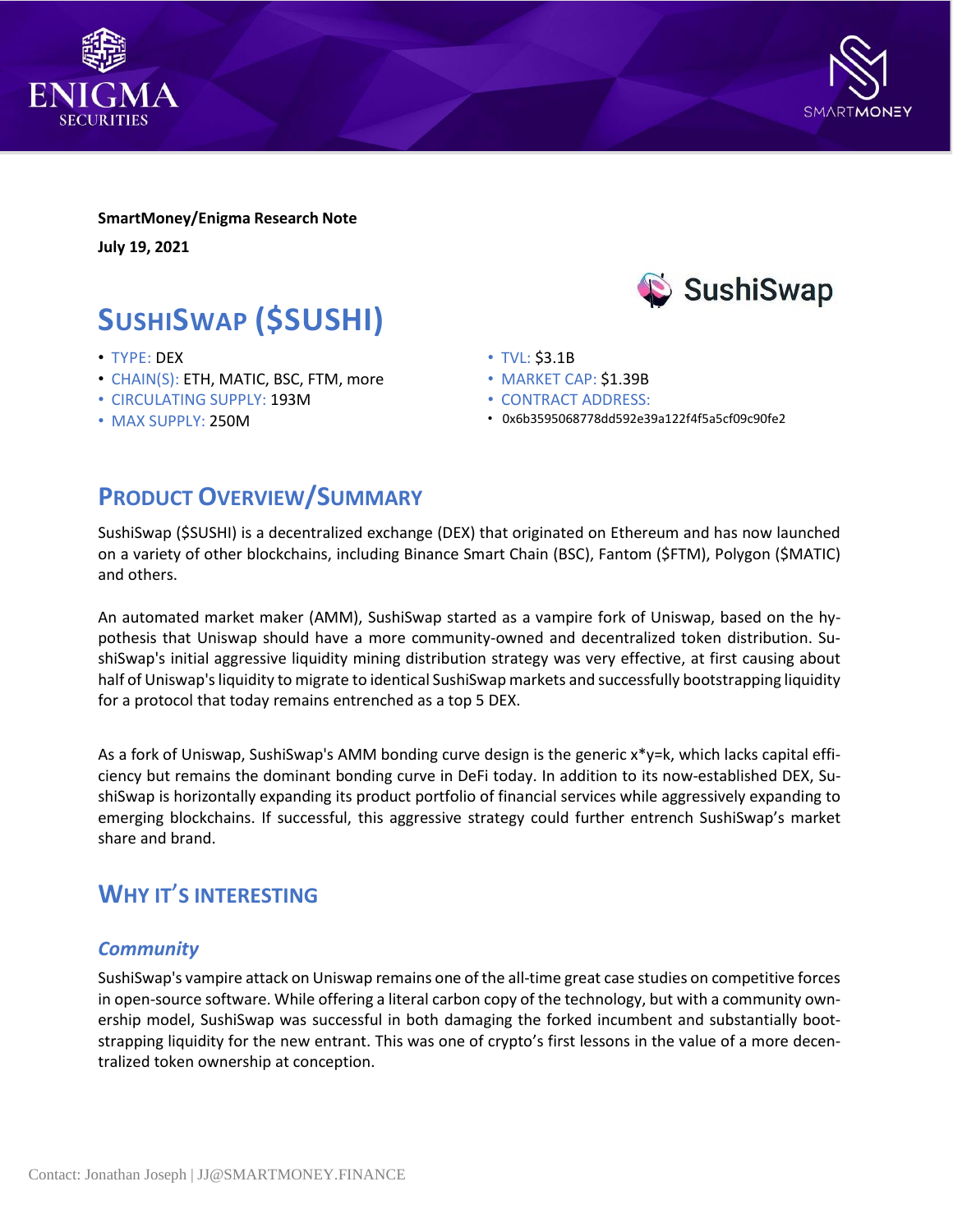

*Authored by SmartMoney, Distributed in cooperation with the Makor Group*

While SushiSwap's strategy as a "fast follower" has been successful, it is worth noting that Uniswap recovered its position as the DEX market leader in TVL. Uniswap's recent v3 release was a fundamental redesign of their AMM model and may become more suitable for professional market makers who can and will employ market making strategies more capital efficient than the simple 50/50 model, subject to substantial impermanent loss. We expect that both models will be successful and thrive going forward.

#### *Alliances*

An extension of community, **Sushi has an [important](https://medium.com/iearn/yearn-x-sushi-%2525E8%2525A1%25258C%2525E3%252581%2525A3%2525E3%252581%2525A6%2525E3%252581%25258D%2525E3%252581%2525BE%2525E3%252581%252599-41b2f78b62e9) alliance with Yearn Finance (\$YFI),** the leading yield aggregation protocol. This alliance carries value within the developer ecosystem, wherein there are other relevant alliances in the Yearn ecosystem.

As highlighted by the recent **[Convex/Yearn](https://newsletter.banklesshq.com/p/is-convex-the-yfi-killer?token=eyJ1c2VyX2lkIjoxNTU5MjE4LCJwb3N0X2lkIjozNzY3NjI2MSwiXyI6IjB4YzhQIiwiaWF0IjoxNjIzODgxNjMxLCJleHAiOjE2MjM4ODUyMzEsImlzcyI6InB1Yi0xNjAxNSIsInN1YiI6InBvc3QtcmVhY3Rpb24ifQ.yKI80_EwE-OSA-ghwytFSj0zRTZs2hKkR_jeJ9u00XM) competition for Curve rewards** illustrates, competitive forces in DeFi are tricky, but all things being equal Yearn products are likely to send default liquidity to Sushi versus Uniswap. These developer network effects are often overlooked by the market.

### *Product*

As one means of compensating for the capital inefficient x\*y=z model, SushiSwap has expanded their product offering to appeal more broadly. Their first innovation was the Onsen markets, a rotating set of more heavily incentivized liquidity pools, aimed at attracting certain protocols or communities.

With the long-awaited launch of Kashi, SushiSwap entered the lending and borrowing market while the launch of Miso enables a self-service token launching platform. Miso stands for "Minimal Initial Sushi Offering" and provides any crypto project with the smart contracts needed to launch their token on the Sushi platform.

These moves align the product positioning with Sushi's user-owned token model and ethos, while Uniswap's latest release is targeted towards professional market makers and high-fidelity liquidity provision on Ethereum, potentially providing the requisite differentiation for both going forward.

Unlike Uniswap, SushiSwap has also been aggressively launching on emerging blockchains, and looks well positioned to leverage its brand and liquidity to establish market share in these new ecosystems, seeing relative traction to date on each of these chains with the notable exception of Binance Smart Chain.

### *Proposed Institutional Investment Syndicate*

On July 7th, a treasury diversification proposal was submitted to the Sushi governance forum. The proposal outlined a private sale of \$60M of the SUSHI tokens in the [protocol](https://forum.sushi.com/t/sushi-phantom-troupe-strategic-raise/4554) treasury in a private round of top tier **crypto and [traditional](https://forum.sushi.com/t/sushi-phantom-troupe-strategic-raise/4554) venture capital funds.** Thisrepresents 25% of the treasury's holdings, and deal terms include a 6-month cliff with 18-month linear vesting for a ~30% discount at current prices.

The proposal was met with immediate backlash from the Sushi community, as the deal is very clearly favorable to the syndicate without clear value in return other than traditional venture capital promises of "value add". **An institutional \$SUSHI holder with a meaningful position offered a [counterproposal](https://twitter.com/jdorman81/status/1416192502873214977) reflecting much more bullish and [community](https://twitter.com/jdorman81/status/1416192502873214977) friendly deal terms,** among other counterproposals.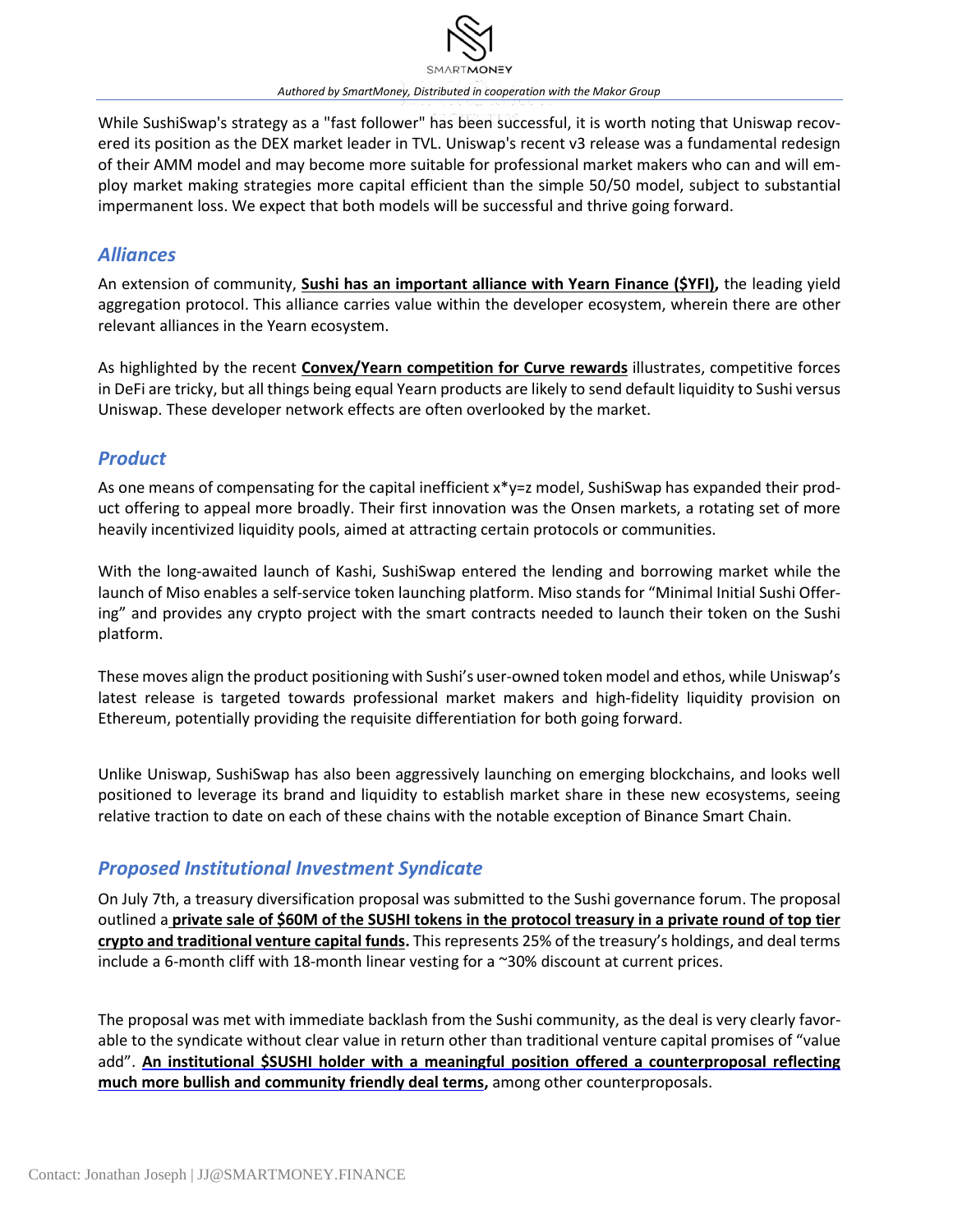Regardless of how this plays out through the governance process, this is an important precedent being set regarding the value and role of decentralized governance, as well as the role of institutional capital in the DeFi space.

Sushi is an 11-month-old project that has raised \$0 in outside capital and has subsisted entirely on a treasury of \$SUSHI to date. Now that institutions are fighting for an allocation in a \$60M private round, there is robust debate as to whether institutions who do not otherwise already have skin in the game should be allowed to participate on terms different from retail investors.

### **TOKENOMICS**

### *Monetary Policy*

SushiSwap's inflationary emissions model was the key aspect of its success to date. As noted already, the heavily front-loaded 2-week liquidity mining program which bootstrapped initial liquidity was key to SushiSwap's emergence.

As of the date of this note's publication, about 190M of the 250M capped SUSHI are circulating. Per SushiSwap's inflation schedule, 650,000 Sushi are minted daily until August 2022, and the sustainability of the model and the value of the brand or moat Sushi has created once inflationary rewards have expired remains an open question.

Because dividends from trade fees are distributed via market purchases of Sushi, which are then redistributed pro rata to stakers, there is a reasonable path to a net natural inflation environment.

Assuming a \$10 Sushi price, \$6.5M in daily trading fees would trigger the staking pools taking an equivalent number of sushi tokens out of the market to compensate for newly minted tokens.

#### *Value Accrual*

Staking is an easy business model to understand. Only in the last 10 years did investors start to really understand and value the compounding benefits of recurring revenue businesses. Staking is like potentially compounding dividends.

Staking Sushi tokens, effectively \*loaning capital to the balance sheet\*, entitles the staker to a share of dividends from trade revenue, specifically 0.05% of every trade. That trade revenue is converted to sushi and distributed pro-rata to Sushi stakers.

While the average yield provided by staking Sushi is **[currently](https://analytics.sushi.com/bar) listed at 14.9% APY,** that yield is not denominated in USD but in SUSHI. So, if the price of SUSHI appreciates(as we speculate it will), SUSHIreturns would \*compound\* at a rate over 15% annually. For investors who are long the SUSHI asset, staking \$SUSHI offers compounding returns with no risk besides smart contract risk.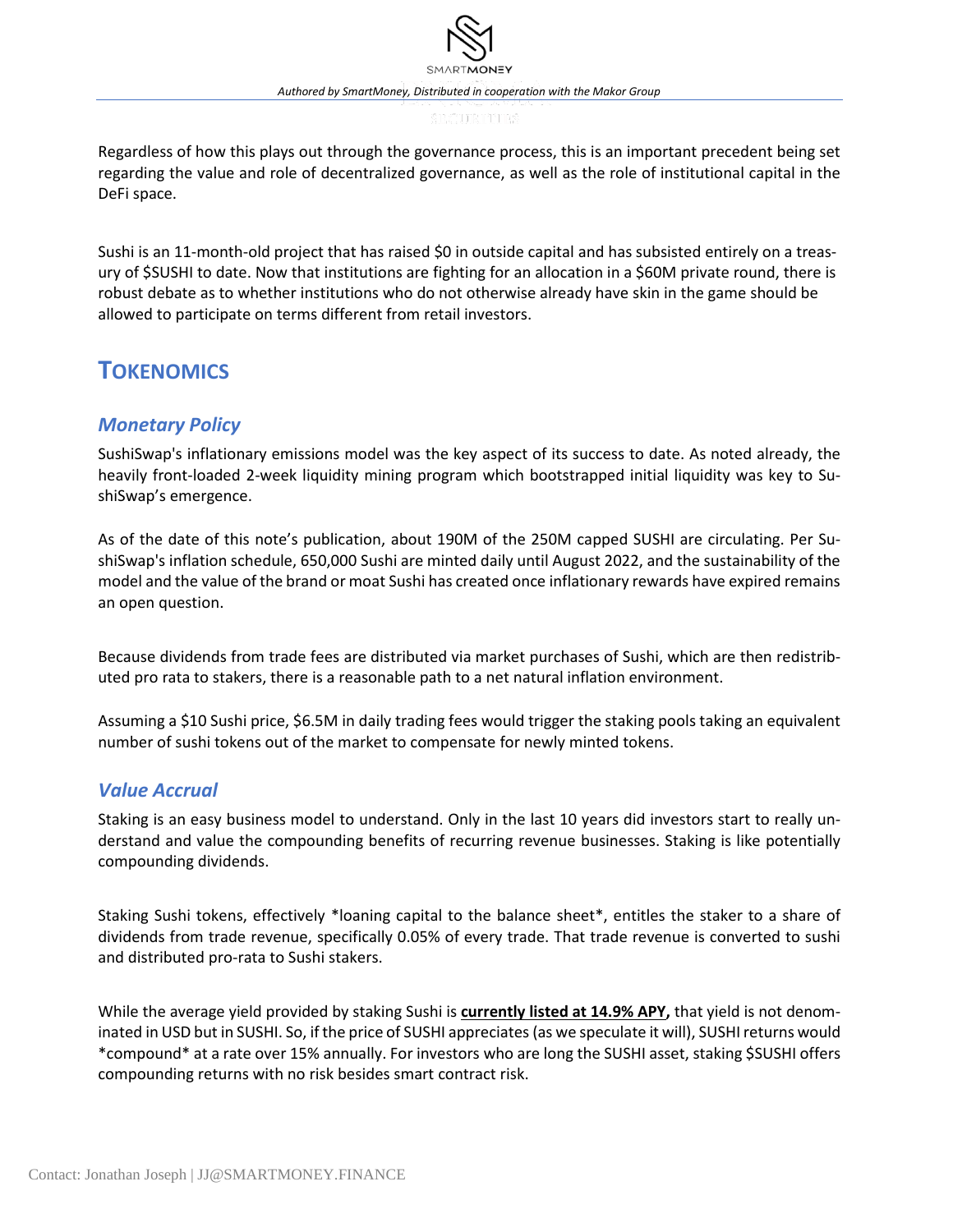### **COMPETITIVE LANDSCAPE**

Competition in the DEX space is brutal. While SushiSwap's founding story is a testament to the lack of defensible moats around liquidity for AMMs, Uniswap's current market dominance with no liquidity rewards suggests that brand is a relevant moat; thus, fundamental questions about defensibility of liquidity moats remain.

SushiSwap remains entrenched as a top 5 DEX and has a clear opportunity to win substantial market share with their aggressive approach to new chains. Of the DEXes with more Total Value Locked (TVL) than SushiSwap, neither Curve (AMM for stable pairs) nor PancakeSwap (BSC-native and focused) are directly comparable.

| Name            |                  |                         | Symbol       | Chain          | 1h Change | 1d Change | 7d Change | TVL $\downarrow$    |
|-----------------|------------------|-------------------------|--------------|----------------|-----------|-----------|-----------|---------------------|
| $\mathbf{1}$    | œ                | Curve                   | <b>CRV</b>   | Multi-Chain    | $-0.19%$  | $-0.34%$  | $-9.23%$  | \$8.77b             |
| $2^{\circ}$     | 為                | Uniswap                 | <b>UNI</b>   | Ethereum       | $-0.49%$  | $-2.07%$  | $-10.06%$ | \$3.77b             |
| $\mathbf{3}$    | B                | PancakeSwap             | <b>CAKE</b>  | <b>Binance</b> | $+0.93%$  | $+4.16%$  | $-3.03%$  | \$3.76b             |
| $\overline{4}$  | $\bullet$        | SushiSwap               | <b>SUSHI</b> | Multi-Chain    | $-6.22%$  | ٠         | ٠         | \$3.16b             |
| 5 <sup>5</sup>  | 8                | <b>Balancer</b>         | <b>BAL</b>   | Multi-Chain    | $+5.07%$  | $+4.13%$  | $+2.65%$  | \$2.42 <sub>b</sub> |
| $6\phantom{.}$  | Б                | <b>ShibaSwap</b>        | <b>BONE</b>  | Ethereum       | $+0.18%$  | $-4.72%$  | ٠         | \$1.66b             |
| $\overline{7}$  | 為                | Uniswap v3              | <b>UNI</b>   | Multi-Chain    | $+0.89%$  | $+2.89%$  | $-4.00%$  | \$1.63b             |
| 8               | $\infty$         | Synthetix               | <b>SNX</b>   | Multi-Chain    | $+0.01%$  | $-4.84%$  | $-9.48%$  | \$1.43 <sub>b</sub> |
| 9               | $\boldsymbol{o}$ | <b>Ellipsis Finance</b> | <b>EPS</b>   | <b>Binance</b> | $-0.01%$  | $-0.41%$  | $-22.83%$ | \$1.27 <sub>b</sub> |
| 10 <sup>°</sup> | $\omega$         | <b>MDEX</b>             | <b>MDX</b>   | Multi-Chain    | $-2.75%$  | $-2.46%$  | $-16.90%$ | \$1.1 <sub>b</sub>  |

Source: DeFiLLama.com

Of the other general purpose DEXes on Ethereum in the top 10 (below via DeFiLlama.com), Balancer and Bancor each have less than half of SushiSwap's TVL.

As noted already, SushiSwap is well positioned for the emerging multi-chain ecosystem. While each chain's ecosystem is developing at individual rates, Sushi has seen relative traction on each launched chain, sans Binance Smart Chain. PancakeSwap's dominance on BSC has proven the outlier so far, so SushiSwap's lack of traction there is not as concerning.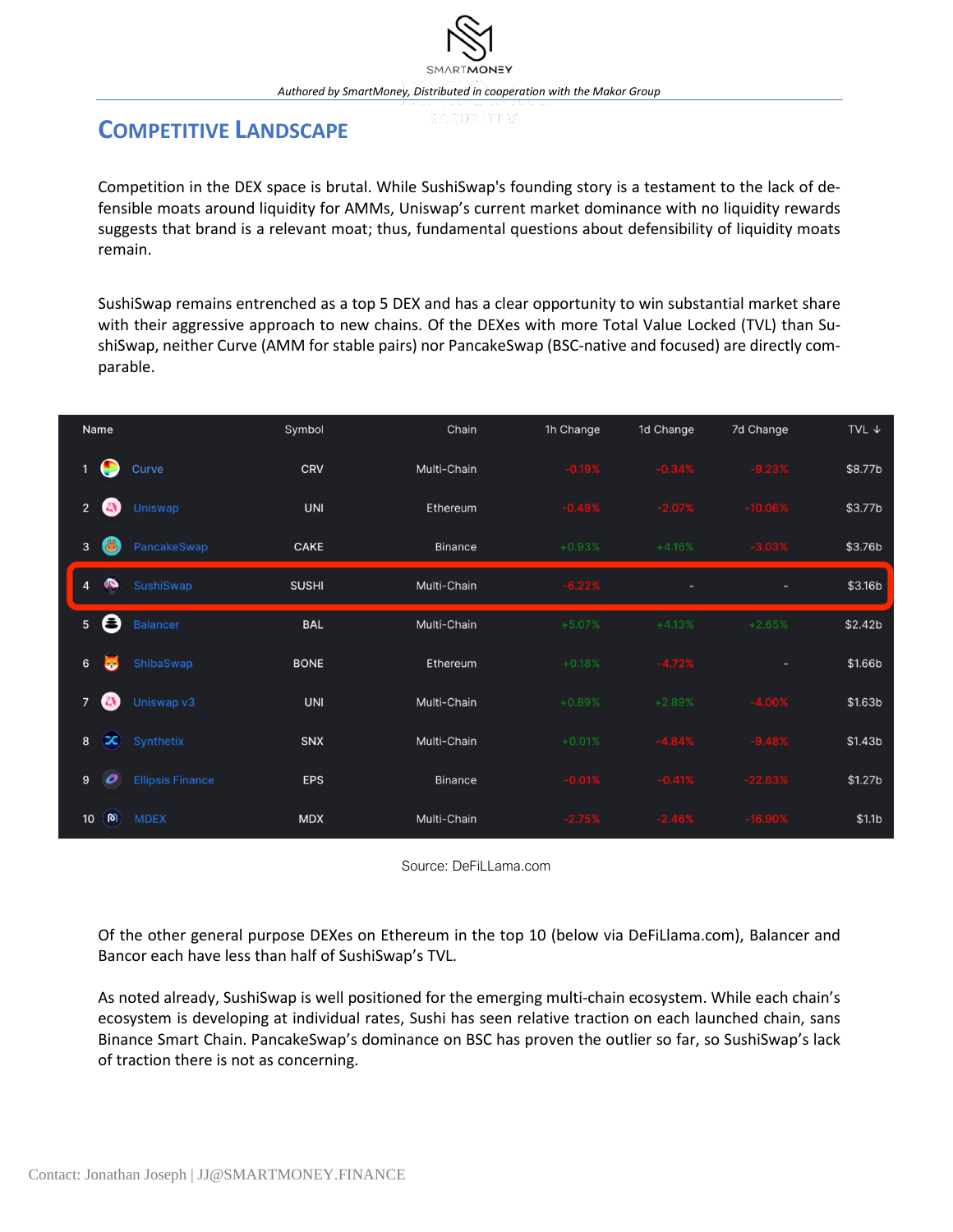

*Authored by SmartMoney, Distributed in cooperation with the Makor Group*

| Name                                                | Symbol       | Chain       | 1h Change | 1d Change | 7d Change  | TVL $\downarrow$ |
|-----------------------------------------------------|--------------|-------------|-----------|-----------|------------|------------------|
| <b>AAVE</b><br>$\overline{\phantom{0}}$<br>Α        | <b>AAVE</b>  | Multi-Chain | $+0.20%$  | $+7.55%$  | $+5.16%$   | \$1.65b          |
| S<br>$\overline{2}$<br>Quickswap                    | <b>QUICK</b> | Polygon     | $+0.69%$  | $+25.21%$ | ۰          | \$1.09b          |
| ۱<br>$\overline{\mathbf{3}}$<br><b>Iron Finance</b> | <b>IRON</b>  | Multi-Chain | $-0.57%$  | $-12.65%$ | ٠          | \$769.75m        |
| $\overline{4}$<br>Curve                             | <b>CRV</b>   | Multi-Chain | $-0.19%$  | $-0.34%$  | $-9.23%$   | \$538.19m        |
| ⋒<br>5<br>SushiSwap                                 | <b>SUSHI</b> | Multi-Chain | $-6.22%$  | ٠         | ۰.         | \$502.93m        |
| 6<br><b>Dfyn Network</b><br>+ Dryn                  | <b>DFYN</b>  | Polygon     | $-0.18%$  | $-0.60%$  | $-15.10\%$ | \$194.16m        |

Source: DefiLlama.com

As seen in the chart below (via DeFiLlama.com), SushiSwap's \$502M TVL in its Polygon (Matic) instance would, separately, qualify for the 15th biggest overall DEX, and early signs are emerging that this pattern could follow on Fantom among other emerging chains.

### **RECOMMENDATIONS**

SushiSwap's model of paying dividends to stakers makes valuing the token straightforward: save for the cyclical volatility of trading volume. On that front, SUSHI appears to be very cheap at its current prices, irrespective of any forward-looking prospects. Per the chart from TokenTerminal, SushiSwap's current P/S ratio sits at 5.7x.

The SUSHI token remains undervalued at today's prices, while having an attractive low-risk compounding option and significant upside potential pending multi-chain adoption.



Source: TokenTerminal.com